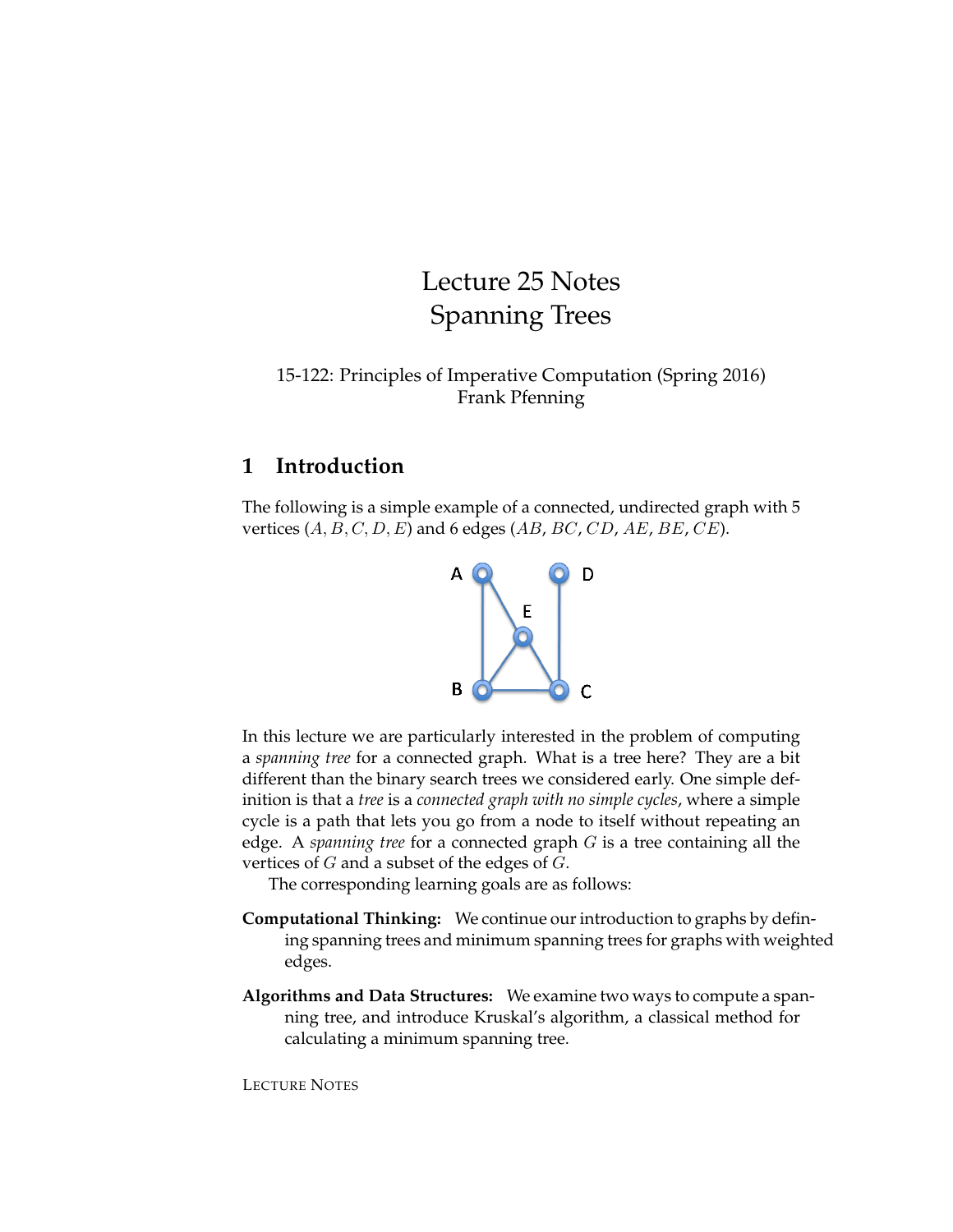**Programming:** We leave the implementation of these algorithms as exercises to the reader.

Below are two spanning trees for our original example graph — there are more.



When dealing with a new kind of data structure, it is a good strategy to try to think of as many different characterizations as we can. This is somewhat similar to the problem of coming up with good representations of the data; different ones may be appropriate for different purposes. Here are some alternative characterizations the class came up with:

- 1. Connected graph with no cycle (original).
- 2. Connected graph where no two neighbors are otherwise connected. *Neighbors* are vertices connected directly by an edge, *otherwise connected* means connected without the connecting edge.
- 3. Two trees connected by a single edge. This is a recursive characterization. The base case is a single node, with the empty tree (no vertices) as a possible special case.
- 4. A vertex connected to a tree by a single edge. The base case is again a single vertex. This is another recursive characterization.
- 5. A connected graph with exactly  $v 1$  edges, where v is the number of vertices.
- 6. A graph with exactly one path between any two distinct vertices, where a path is a sequence of distinct vertices where each is connected to the next by an edge. (For paths in a tree to be distinct, we have to disallow paths that double back on themselves).

When considering the asymptotic complexity of our various algorithms on graphs, it is often useful to categorize graphs as *dense* or *sparse*. Dense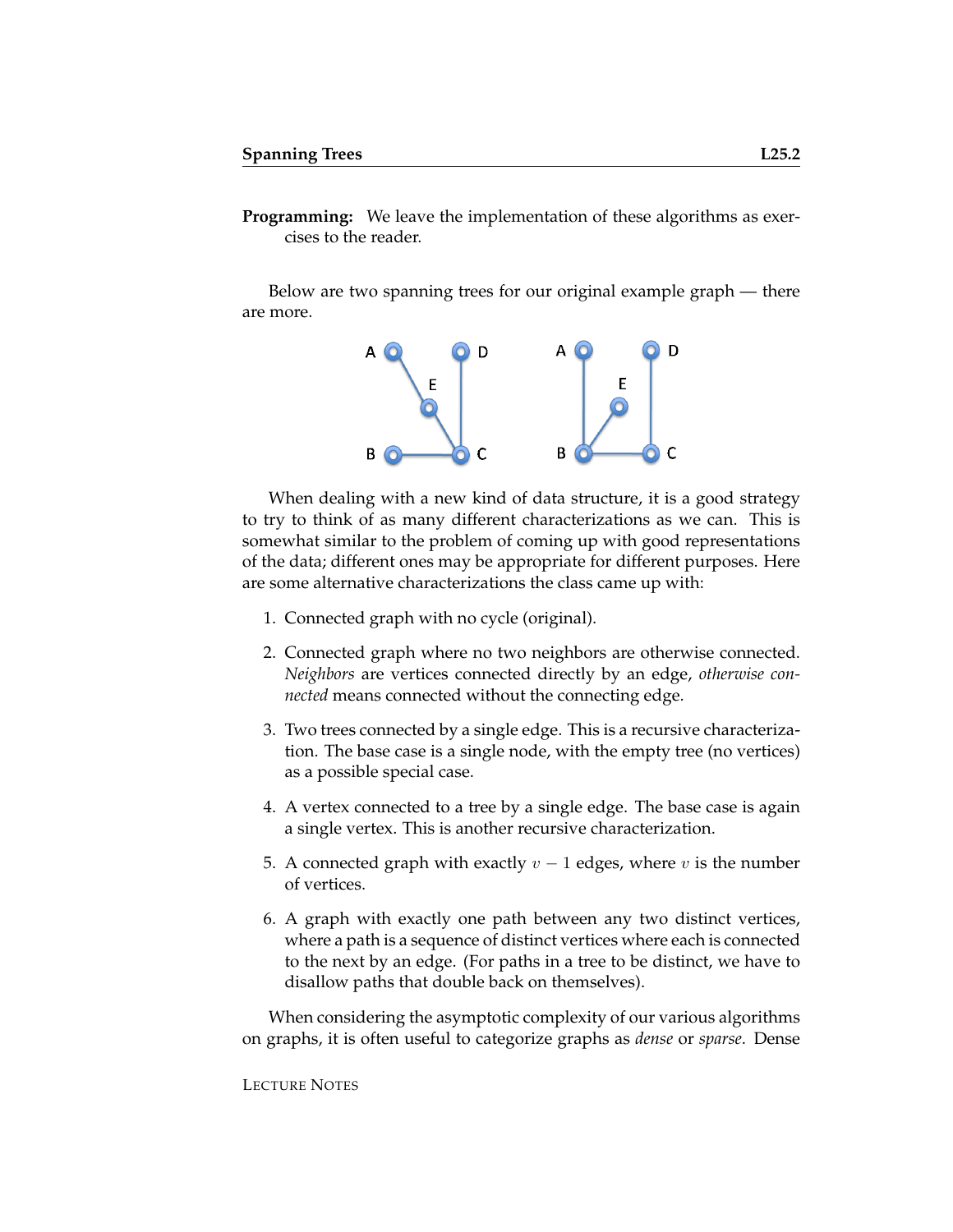graphs have a lot of edges compared to the number of vertices. Writing  $v = |V|$  for the number of vertices (which will be our notation in the rest of the lecture) we can see that the number of edges can be at most  $v \times (v-1)/2$ : each node could be connected to any other node  $(v \times (v-1))$ , but in an undirected way ( $v \times (v - 1)/2$ ). If we write *e* for the number of edges, we have  $e \in O(v^2)$ . By comparison, a tree is *sparse* because  $e = v - 1 \in O(v)$ .

## **2 Computing a Spanning Tree**

There are many algorithms to compute a spanning tree for a connected graph. The first is an example of a *vertex-centric* algorithm.

- 1. Pick an arbitrary node and mark it as being *in the tree*.
- 2. Repeat until all nodes are marked as *in the tree*:

Pick an arbitrary node  $u$  in the tree with an edge  $e$  to a node  $w$  not in the tree. Add  $e$  to the spanning tree and mark  $w$  as in the tree.

We iterate  $v - 1$  times in Step 2, because there are  $v - 1$  vertices that have to be added to the tree. The efficiency of the algorithm is determined by how efficiently we can find a qualifying  $w$ .

The second algorithm is *edge-centric*.

- 1. Start with the collection of singleton trees, each with exactly one node.
- 2. As long as we have more than one tree, connect two trees together with an edge in the graph.

This second algorithm also performs v steps, because it has to add  $v - 1$ edges to the trees until we have a spanning tree. Its efficiency is determined by how quickly we can tell if an edge would connect two trees or would connect two nodes already in the same tree, a question we come back to in the next lecture.

Let's try this algorithm on our first graph, considering edges in the listed order:  $(AB, BC, CD, AE, BE, CE)$ .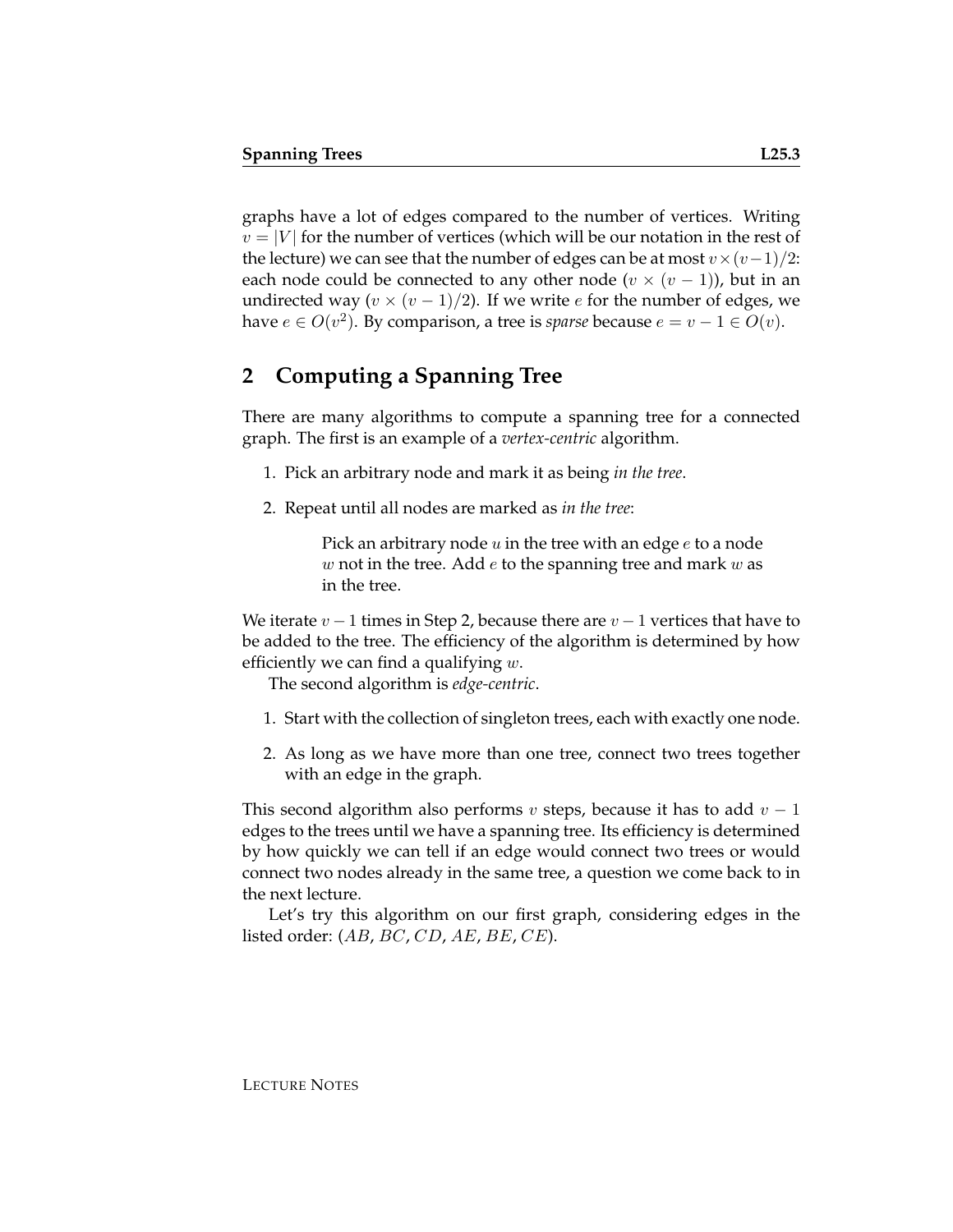

The given graph is highlighted on top. The completely disconnected graph on the left is the starting point for this algorithm. At the far right, we have computed the spanning tree, which we know because we have added  $v 1 = 4$  edges. If we tried to continue, the next edge BE could not be added because it does not connect two trees, and neither can  $CE$ . The spanning tree is complete.

# **3 Creating a Random Maze**

We can use the algorithm to compute a spanning tree for creating a random maze. We start with the graph where the vertices are the cells and the edges represent the neighbors we can move to in the maze. In the graph, all potential neighbors are connected. A spanning tree will be defined by a subset of the edges in which all cells in the maze are still connected by some (unique) path. Because a spanning tree connects all cells, we can arbitrarily decide on the starting point and end point after we have computed it.

How would we ensure that the maze is random? The idea is to generate a random permutation (see Exercise [1\)](#page-7-0) of the edges and then consider the edges in the fixed order. Each edge is either added (if it connects two disconnected parts of the maze) or not (if the two vertices are already connected). But, of course, we need an efficient way to determine if the two vertices are already connected. We could use one of the search methods from yesterday's lecture, but as we'll see tomorrow, we can do better.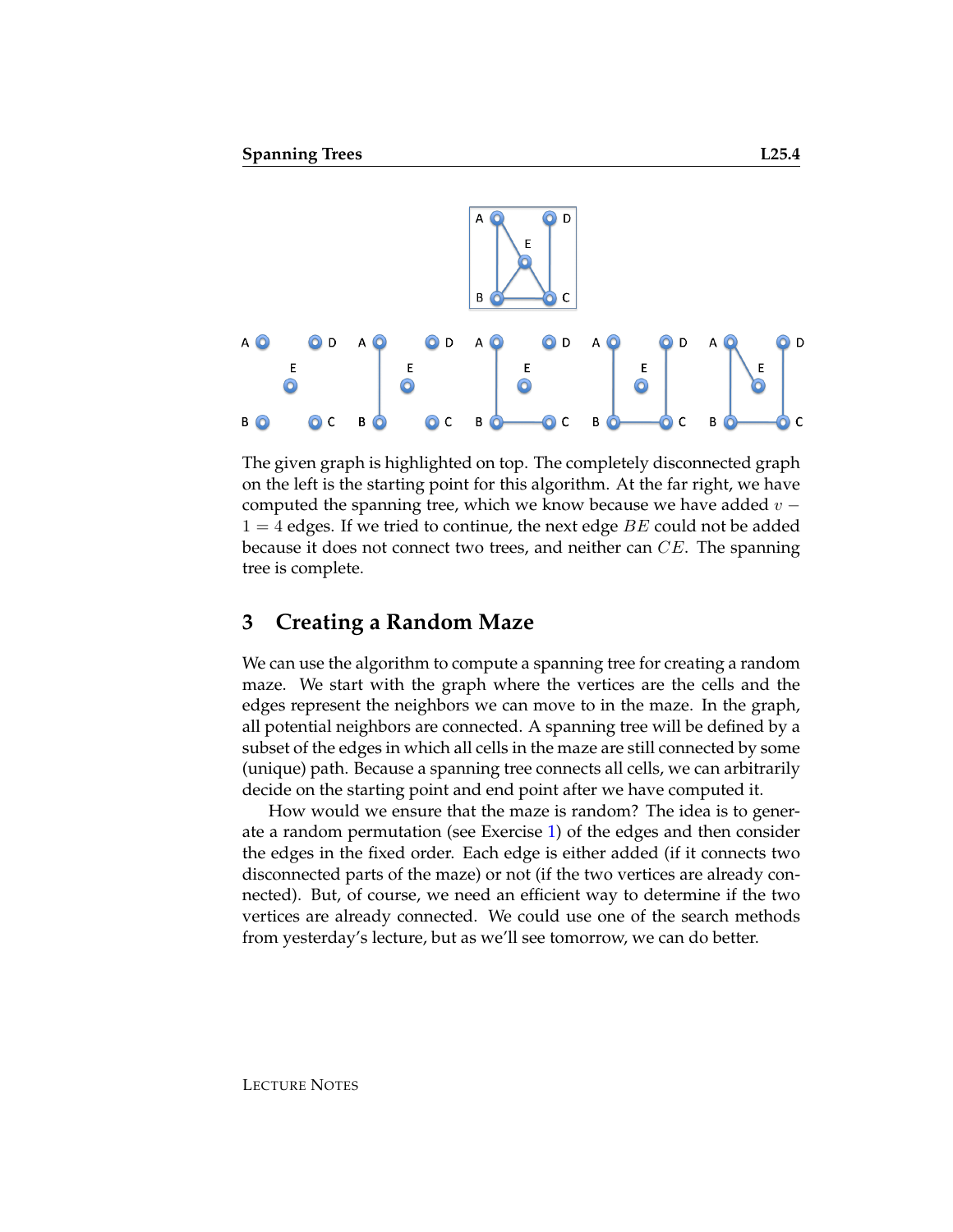### **4 Minimum Weight Spanning Trees**

In many applications of graphs, there is some measure associated with the edges. For example, when the vertices are locations then the edge weights could be distances. We might then be interested in not any spanning tree, but one whose total edge weight is minimal among all the possible spanning trees, a so-called *minimum weight spanning tree* (MST). An MST is not necessarily unique. For example, all the edge weights could be identical in which case any spanning tree will be minimal.

We annotate the edges in our running example with edge weights as shown on the left below. On the right is the minimum weight spanning tree, which has weight 9.



Before we develop a refinement of our edge-centric algorithm for spanning trees to take edge weights into account, we discuss a basic property it is based on.

**Cycle Property.** Let C be a simple cycle in graph G, and e be an edge of maximal weight in  $C$ . Then there is some MST of  $G$  that does not contain e.

How do we convince ourselves of this property? Assume we have a minimum spanning tree  $T$ , and edge  $e$  from the cycle property connects vertices u and w. If e is not in T, then, indeed, we don't need it. If e is in  $T$ , we will construct another spanning tree without  $e$  of weight less than or equal to  $T$ 's weight. Removing edge e splits  $T$  into two subtrees. There must be another edge  $e'$  from  $C$  that is not in  $T$  which also connects the two subtrees. Removing  $e$  and adding  $e'$  instead yields another spanning tree,  $T'$ , which does not contain e.  $T'$  has equal or lower weight to  $T$ , since  $e'$ must have weight less than or equal to  $e$ .

The cycle property is the basis for *Kruskal's algorithm*.

1. Sort all edges in increasing weight order.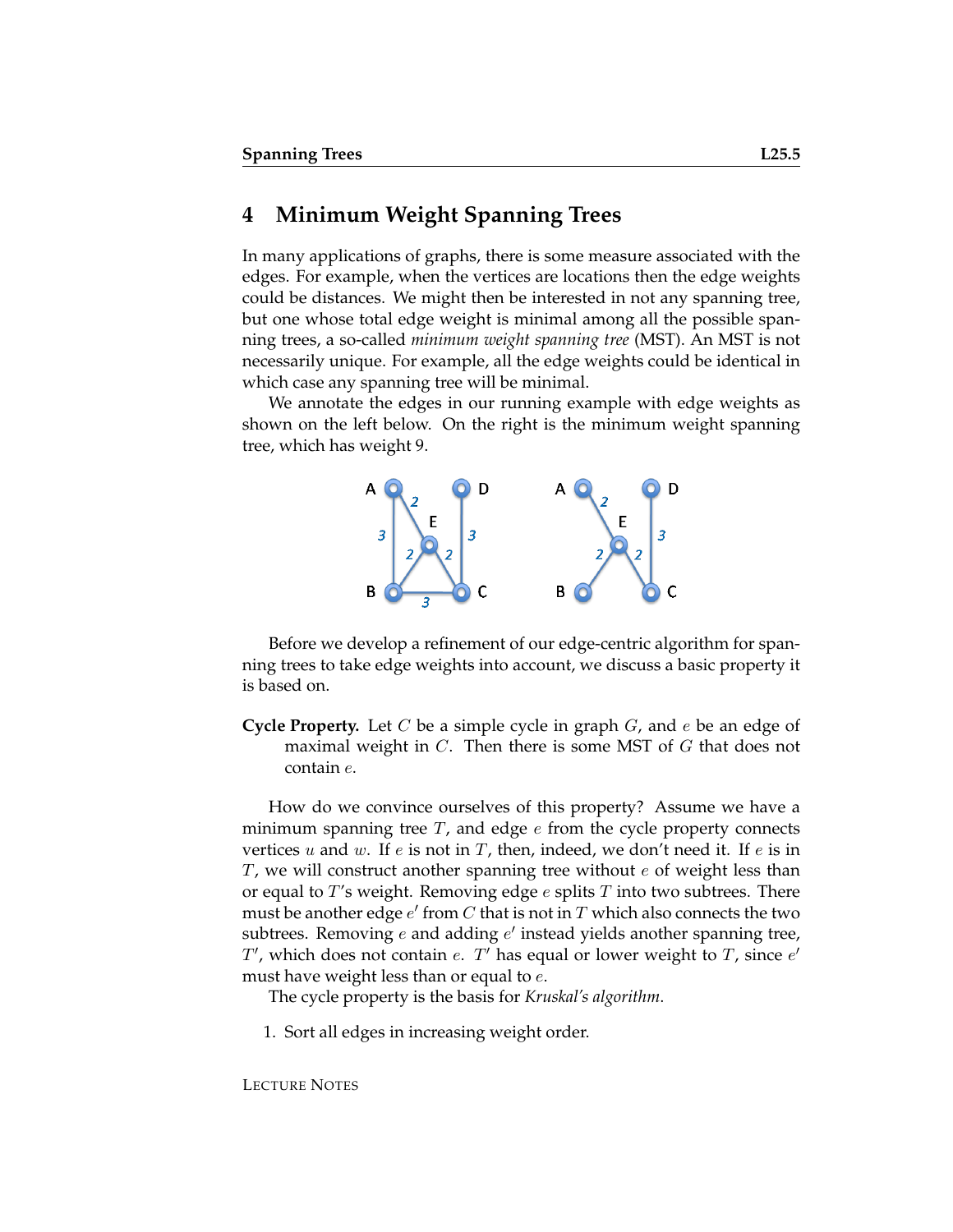2. Consider the edges in order. If the edge does not create a cycle, add it to the spanning tree. Otherwise discard it. Stop when  $n - 1$  edges have been added, because then we must have a spanning tree.

Why does this create a minimum-weight spanning tree? It is a straightforward application of the cycle property (see Exercise [2\)](#page-7-1).

Sorting the edges will take  $O(e \log e)$  steps with most appropriate sorting algorithms. The complexity of the second part of the algorithm depends on how efficiently we can check if adding an edge will create a cycle or not. As we will see in the next lecture, this can be  $O(n \log n)$  or even more efficient if we use a so-called *union-find* data structure.

Illustrating the algorithm on our example



we first sort the edges. There is some ambiguity—say we obtain the following list

| АE  | 2       |
|-----|---------|
| BЕ  | $\cdot$ |
| C E | '2      |
| BC. | 3       |
| CD  | 3       |
| AВ  | 3       |
|     |         |

We now add the edges in order, making sure we do not create a cycle. After AE, BE, CE, we have

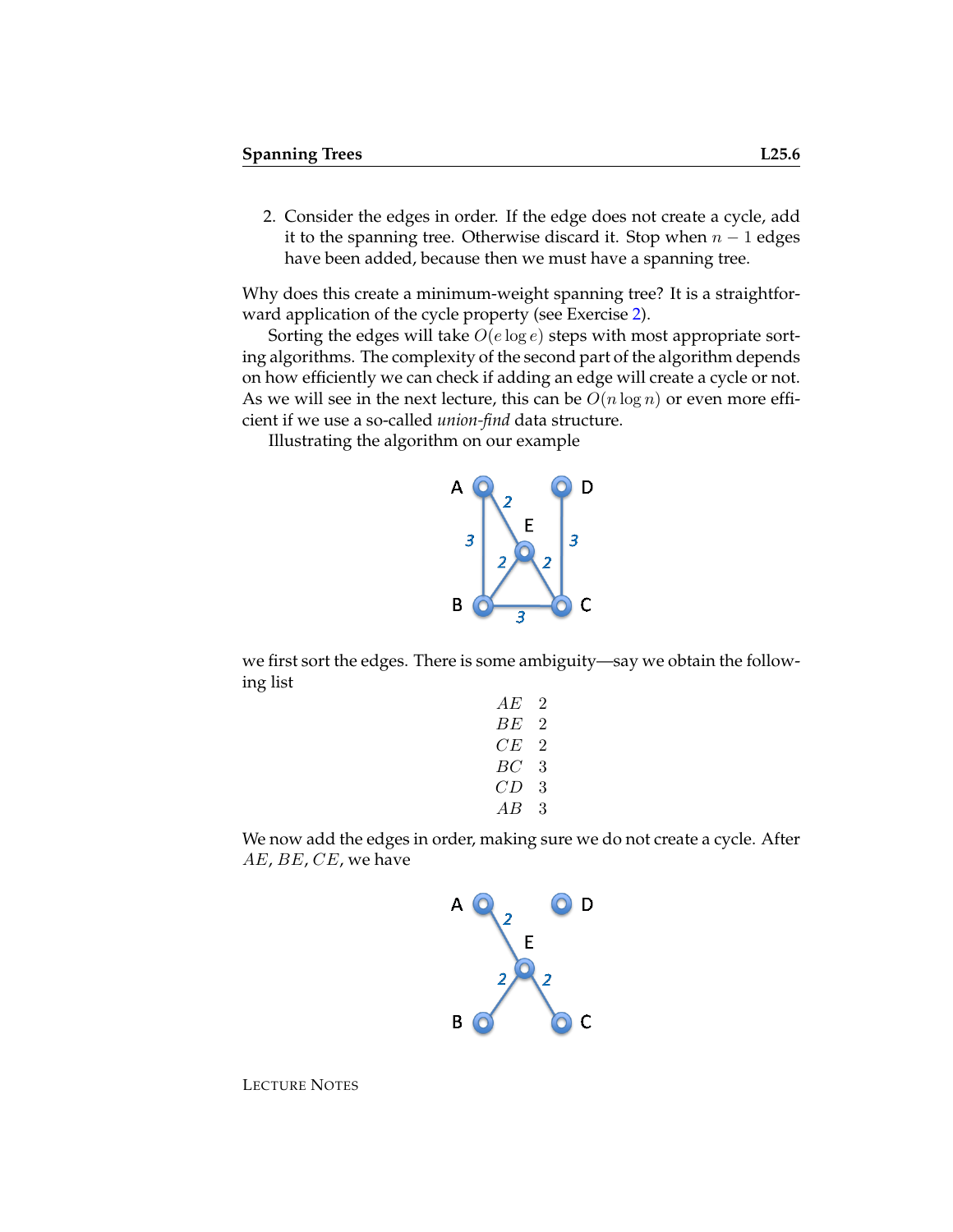At this point we consider BC. However, this edge would create a cycle BCE since it connects two vertices in the same tree instead of two different trees. We therefore do not add it to the spanning tree. Next we consider CD, which does connect two trees. At this point we have a minimum spanning tree



We do *not* consider the last edge,  $AB$ , because we have already added  $n 1 = 4$  edges.

In the next lecture we will analyze the problem of incrementally adding edges to a tree in a way that allows us to quickly determine if an edge would create a cycle.